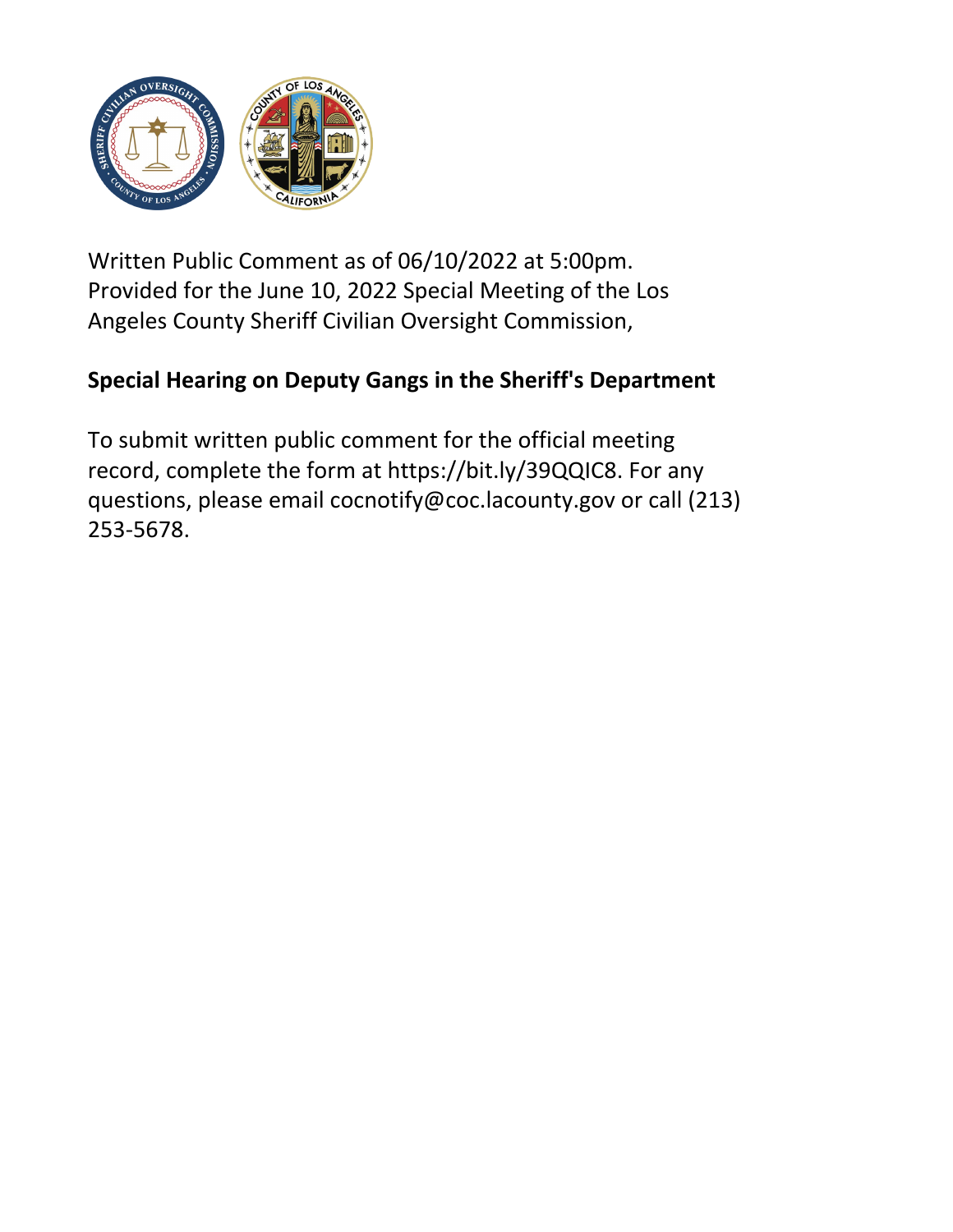League of Women Voters LA County Letter to the LA County Citizens Oversight Commission on Deputy Gangs

The League of Women Voters (LWV) in California established a position on criminal justice. The position includes support for "a criminal justice system that is just, effective, equitable, transparent, and that fosters public trust at all stages." In addition, LWV CA supports "collaboration between government and community throughout every stage of the criminal justice system." This includes "building public trust and positive community relationships through police engagement with community members."

There have been a number of studies and reports that state the LA County Sheriff's Department has not met these stances. The LA County Citizens Oversight Commission has recently presented a report that identifies many cases of deputy gang actions. In their 2012 Citizen's Commission on Jail Violence, they detected deputy gang activity in the jails. At that time the Sheriff denied the existence of deputy gangs.

In a Loyola Law School report on deputy gangs, "50 Years of Deputy Gangs in the LA County Sheriff's Department: Identifying Root Causes and Effects to Advocate for Meaningful Reforms", identifies many instances of deputy gang activities. The report, published in January 2021, was a year in development and describes misconduct at multiple division houses. The lead author states, "The evidence that deputy gangs exist, when viewed in its totality in a single report, is overwhelming."

A recent article in *The New Yorker* magazine (June 6, 2022,) "The LA County Sheriff's Deputy Gang Crisis" identified instances of deputy gang violence as 'frequent.' The Sheriff stated that there are no deputy gangs in the Sheriff's Department and that it is racist to call them gangs.

The *Daily Journal* reported on April 12, 2022 that the Sheriff's Department was not complying with subpoenas, had refused to produce records, or to testify. This is in direct violation of the recently enacted Penal Code 13670 which requires law enforcement to develop written policies prohibiting Deputy gang participation. There is no evidence that such a policy has been enacted. In the past 30 years, LA County has paid over \$100 million for lawsuits regarding deputy gang abuses ("A Tradition of Violence: history of Deputy Gangs in the LA County Sheriff's Department, KnockLA.)

It is for these reasons that that LWV LA County Board recommends that the LA County Sheriff's Department publicly and openly addresses the significant problem of its deputy gangs. This is inconsistent with law, community needs, public ideals, and our democratic principles. We support the efforts of the LA County Civilian Oversight Commission on these efforts.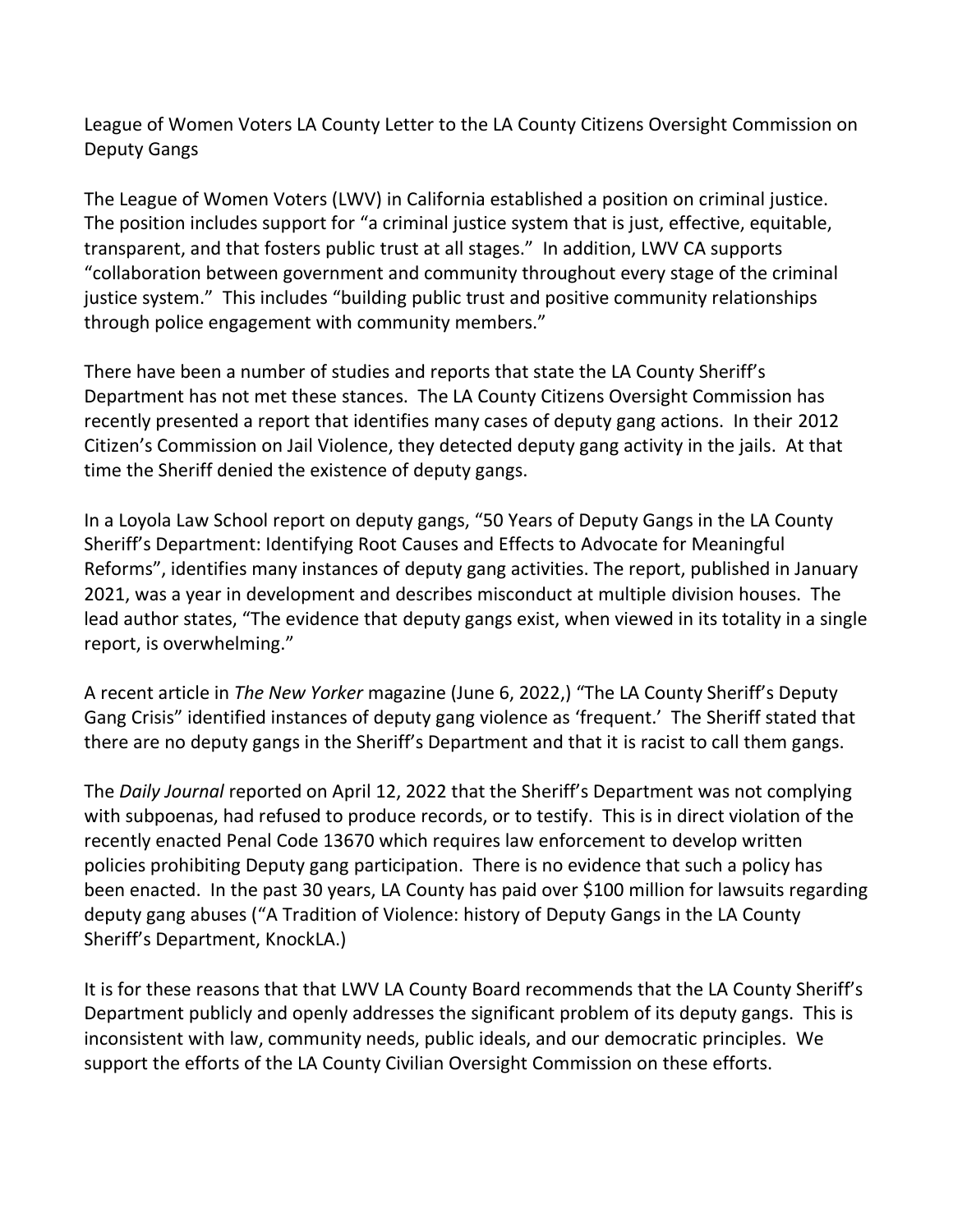| <b>Name</b>       | <b>Comment</b>                                                                                                                                                                                                                                                                                                                                                                                                                                                                                                                                                                                                                                                                                                                                                                             |
|-------------------|--------------------------------------------------------------------------------------------------------------------------------------------------------------------------------------------------------------------------------------------------------------------------------------------------------------------------------------------------------------------------------------------------------------------------------------------------------------------------------------------------------------------------------------------------------------------------------------------------------------------------------------------------------------------------------------------------------------------------------------------------------------------------------------------|
| Mary              | I live in Los Angeles my whole life.                                                                                                                                                                                                                                                                                                                                                                                                                                                                                                                                                                                                                                                                                                                                                       |
|                   | I feel our safety is not priority. Officers need to work with the public and 1st get the homeless help.                                                                                                                                                                                                                                                                                                                                                                                                                                                                                                                                                                                                                                                                                    |
|                   | 2nd get Parents more involved in the protection of public schools. 3rd. Hold THEMSELVES                                                                                                                                                                                                                                                                                                                                                                                                                                                                                                                                                                                                                                                                                                    |
|                   | accountable. Lets stop making this a Politically motivated Do something about it. Thank you                                                                                                                                                                                                                                                                                                                                                                                                                                                                                                                                                                                                                                                                                                |
| Erick Jason Medal | I know for a fact that that they were gangs since the 3rd grade! 1982 my third oldest brother is<br>being put into a black and white because of an offense he committed, understandable. What was<br>mind boggling and confusing to me at that age was why did these wanna be police, acted exactly<br>like gangs?! Hey why are you hitting my brother and arresting him? what was next was like<br>watching a gangster movie! these gang members sheriff punch my second oldest brother so many<br>times and also arrested for simply asking why where they are hitting and arresting our brother!!<br>We did hold these gang members sheriff accountable even in the 1980's. My second oldest brother<br>after this incident met Pelosi in San Francisco and everything else is history! |
|                   | What I am saying is that yes! there has been gang member tactics used since the 1980's or before!<br>because<br>I witness that myself in the third grade!                                                                                                                                                                                                                                                                                                                                                                                                                                                                                                                                                                                                                                  |
|                   |                                                                                                                                                                                                                                                                                                                                                                                                                                                                                                                                                                                                                                                                                                                                                                                            |
|                   | I am requesting that this body actually passes measure that will prevent this brutality anymore! the<br>money that will be given to this gang member organization is to make sure that they are focusing<br>on actual crime not the people walking on sidewalks or people riding or bicycles and no more<br>targeting people on traffic stops! write the ticket politely respectfully and honestly and let me be!                                                                                                                                                                                                                                                                                                                                                                          |
|                   | 1992 during the Rodney King riots! I was surrounded by 12 gang member sheriffs who were ready<br>to execute me because I was in my Nissan Sentra with a short fade cut! They pulled me out of my<br>car, searched it and pointed their power guns at me! not only did they violated my constitutional<br>rights but threaten to kill me! that what you call gang member tactics!                                                                                                                                                                                                                                                                                                                                                                                                           |
|                   | Oh, they didn't get away with it, 5 munities later I walked to the Norwalk gang member station and<br>made a report but the higher ups in that station refused to answer questions and I never from that<br>incident never received a follow up!                                                                                                                                                                                                                                                                                                                                                                                                                                                                                                                                           |
|                   | This is why I am requesting that a more visible easy access body to intervene when it comes to<br>filling complaints with any gang member sheriff station because they will not investigate<br>themselves! they will lie like we see Bandito Villanueva doing all the time and they will cover up<br>just like Bandito Villanueva and intimidate and target plus harass! this is why we must make sure<br>that any budget given to this organization is to target only crime and this organization is to exercise<br>public safety at all times!                                                                                                                                                                                                                                           |
|                   | People are tired and they are not afraid anymore; they will doxed and shut down gang member<br>station, you are the last wall between civility and a real uprise!                                                                                                                                                                                                                                                                                                                                                                                                                                                                                                                                                                                                                          |
|                   | The last and most important thing I will never forget about this gang member organization, here I<br>am like I always have done trying to contribute to my community and society by making sure that<br>everyone stays safe! well guess what this organization did!? I witness a robbery in progress in<br>2008. I am on the phone with the 911 operator who tells a male gang member sheriff where I was<br>and so she is telling me is ok, you can stay on the phone. Once the gang member sheriff get to my<br>door he deliberately put his gun to my head as to already trying to execute me! the gang member<br>female sheriff entered my apartment without a warrant!                                                                                                                |

End of story is this the guy who I was helping secure his tools and belongings had to interfere and tell gang member male sheriff who already had me on had cuff; the same one who took my phone of my hands and pointed his service gun at my head was told by the man I was helping that I was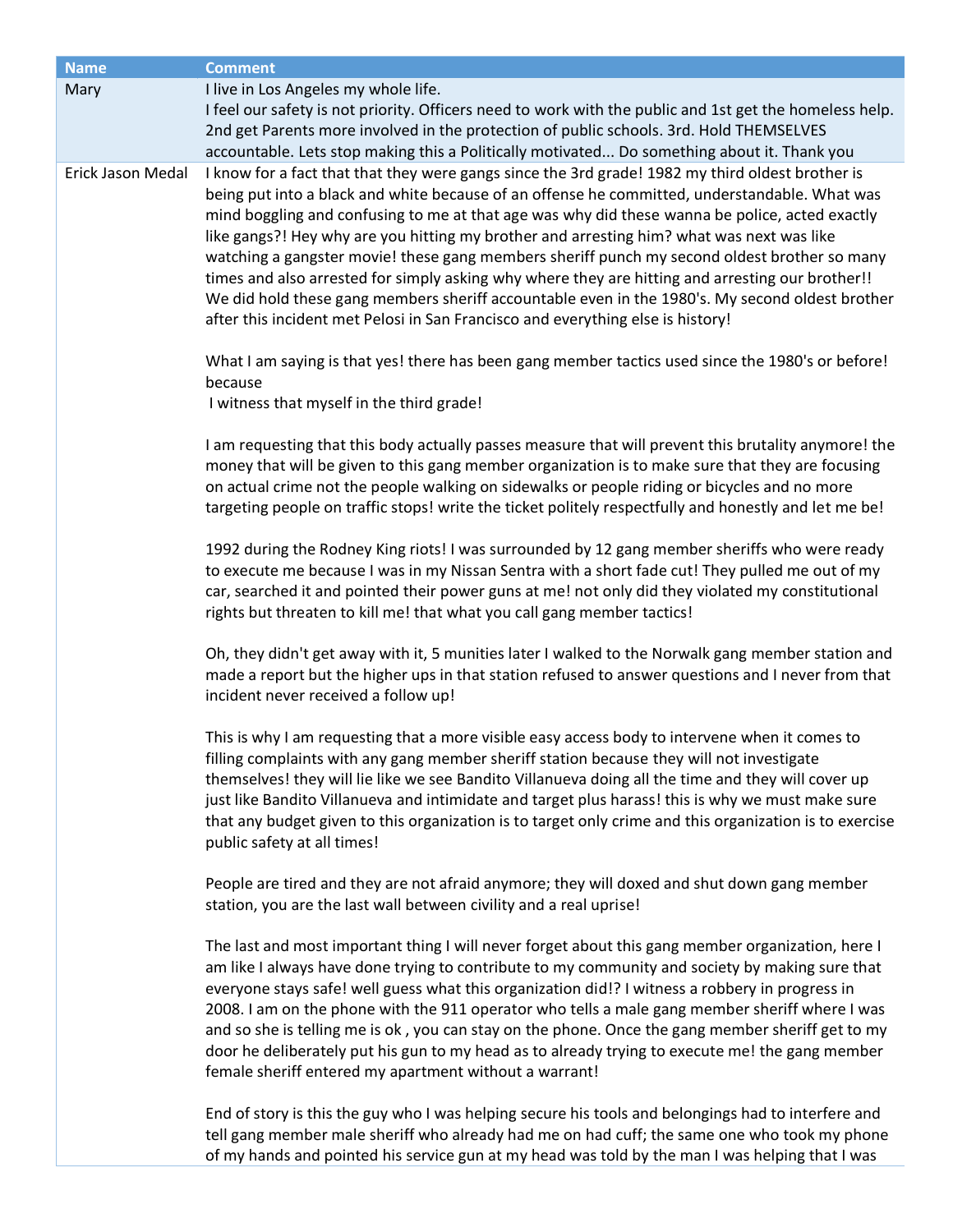the one who called 911 to help him and if it was not for me all of his tools and belongings would have been stolen! I will never forget this incident which is recorded if not already erased! so that they could not get caught for their inability to police correctly! I got my justice on this one too! I will share with your body that from that day forward I decide that I would never help a gang member nor any law enforcement for anything! Erick Jason Medal According to the agenda. I want to make it clear that this gang member organization has and still using the same inhumane tactics and gang member tactics to harass, intimidate, target, and threaten just like Bandito sheriff Villanueva has done and continue to do!!! if this Bandito Villanueva does know but if it would have been Luna and only Bandito Villanueva, he would have lost re-election, just look at the numbers! I am requesting that every single stop and every single minute and money is spent on public safety only! not intimidating, targeting, harassing, driving around like chickens with no heads! focus only on public safety, public safety, public safety! stop using our resources for threatening and intimidation!!!! this gang member organization targeted my brothers in 1982 while I attended elementary school, 1992, In Norwalk this gang member organization targeted me by surrounded my Nissan Sentra pointed their power gun because they taught, I was a gang member like them! 1998 I witness an inmate beating at the twin towers facility because he got out of line! they surrounded this human being and 8 gang member sheriff beat this inmate to death! 2008 I am calling 911 for assistance and a male and female gang member violated my human right, the male gang member sheriff actually snatched my phone off my hand while talking to the 911 operated pointed his gut at my hand and handcuffed me just to release two minutes later when the individual I was helping stated that I was the one helping! After that incident I will never in my life support any gang member law enforcement for any matter! I will make sure that this organization is held accountable for every little thing they do! This is why I am requesting that you as the oversight commission must put measures in place to make sure that when people file complaints that these complaints are investigated away from this gang member organization! when violating the constitution on my any stop these gang members are held accountable. All that you have seen is a product of all the families and victims to gang member sheriff organization brutality! Tuesday the message was sent to Bandito Villanueva that the people are not afraid anymore! they will shut down gang member stations and doxed any gang member killer sheriff! Finally, if the election would have been held between these two individual Luna and Bandito Villanueva, he would have been booted out look at the number 400,000 votes for Luna and 200, 000 for Bandito Villanueva!!! As an oversight commission body we are asking for 100% accountability of where our resources go! and stop making illegal stops, that not fighting crime that allowing crime to go up! because this gang member organization waste our public safety resources on stopping people on bicycles, and people walking the streets, and pointless minor traffic stops! we need to hold this gang member

organization accountable stop giving them an excuse to un focus on keeping us safe and respect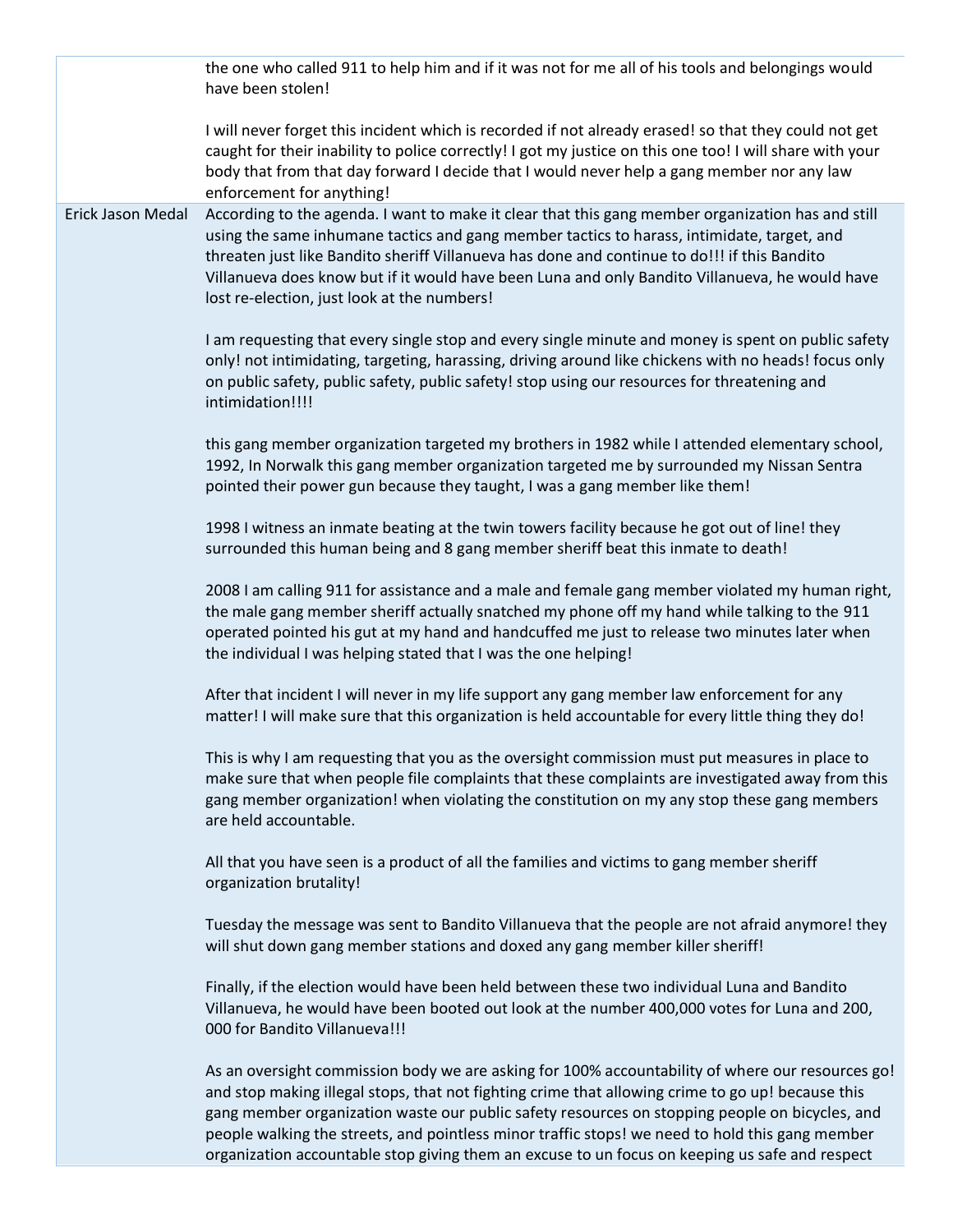|                  | humanity! We don't want a shameful Uvalde incident and how they pepper sprayed, hand cuffed,<br>and detain parents from saving their babies while they planned or took precaution! crime is up<br>because our resources and their gang member tactics are being used properly!<br>The brave mother who is now being targeted and threaten by police does that sound familiar? just<br>the same tactics Gang member Villanueva and all law enforcement use to try and control people!<br>we must do better here in this county and hold this gang member organization accountable!                                                                                                                                                                                                                                                                                                                                                                                                                                                                  |
|------------------|----------------------------------------------------------------------------------------------------------------------------------------------------------------------------------------------------------------------------------------------------------------------------------------------------------------------------------------------------------------------------------------------------------------------------------------------------------------------------------------------------------------------------------------------------------------------------------------------------------------------------------------------------------------------------------------------------------------------------------------------------------------------------------------------------------------------------------------------------------------------------------------------------------------------------------------------------------------------------------------------------------------------------------------------------|
| Michelle King    | Honestly, I was a little shocked at how quickly the meeting ended today. It's pretty demoralizing<br>that none of the witnesses showed today. I appreciate your motion to support the charter<br>amendment and I'd like to know what the next steps are to ensure this comes a reality. This<br>commission has demonstrated meeting after meeting that you're fully versed in the corruption of<br>LASD under the current sheriff. No one honors their subpoena which is a blatant reminder that<br>LASD is above the law. In November voters will decide between keeping the current Bandito as<br>Sheriff or electing Robert Luna who has his own history of scandal including racism, misconduct &<br>using a self-deleting texting app to avoid California laws. What, in fact, will change if another<br>Sheriff is elected? If Luna's staff were hiding and deleting communication in the past, what will<br>change if he's elected Sheriff? What suggests that would Luna cooperate with the SCOC any more<br>than Villanueva currently is? |
|                  | On July 1 we're going to try this all over again. Will it be any different? Or will we leave at 10am<br>again because no one has honored their subpoena?                                                                                                                                                                                                                                                                                                                                                                                                                                                                                                                                                                                                                                                                                                                                                                                                                                                                                           |
| Joshua F Sanchez | It has been 637 per as per THE GREGORIAN AND YOUR MAJESTYS Calendar                                                                                                                                                                                                                                                                                                                                                                                                                                                                                                                                                                                                                                                                                                                                                                                                                                                                                                                                                                                |
|                  | The Los Angeles County Sheriffs's' Civilian Oversight Commission:                                                                                                                                                                                                                                                                                                                                                                                                                                                                                                                                                                                                                                                                                                                                                                                                                                                                                                                                                                                  |
|                  | I write to the Commission this morning for The LASD. Sheriff Alex Villanueva himself makes this<br>Public Comment and the communications are done so here and now with permission. This<br>mornings absence was totally a no show with many contributing factors. This morning once the<br>meeting had started the no shows were discussed and as requested or as promised here is what<br>the rationale is "Officer safety comes First to Los Angeles County sheriff's Department Sheriff Alex<br>Villanueva specifically that's LASD, LAPD and any law enforcement entity inside of Los Angeles<br>County and Specifically those who Are incarcerated and those who are in pretrial services."                                                                                                                                                                                                                                                                                                                                                   |
|                  | Sheriff Alex Villanueva would like to extend his Thanks for the issue of this no show secondary to<br>another separate but important issue.                                                                                                                                                                                                                                                                                                                                                                                                                                                                                                                                                                                                                                                                                                                                                                                                                                                                                                        |
|                  | Thank you for this time                                                                                                                                                                                                                                                                                                                                                                                                                                                                                                                                                                                                                                                                                                                                                                                                                                                                                                                                                                                                                            |
|                  | REIGNINGJoshua#####Sanchez™<br>THE REIGNING KING OF EDINBURH Constituent LETTER<br>reignJoshua#####Sanchez™                                                                                                                                                                                                                                                                                                                                                                                                                                                                                                                                                                                                                                                                                                                                                                                                                                                                                                                                        |
| Steve Hill       | I was arrested March 7th. I have not been I formed why. DOJ says see the sheriffs the sheriffs<br>says see the DOJ. DO SOMETHING!!!                                                                                                                                                                                                                                                                                                                                                                                                                                                                                                                                                                                                                                                                                                                                                                                                                                                                                                                |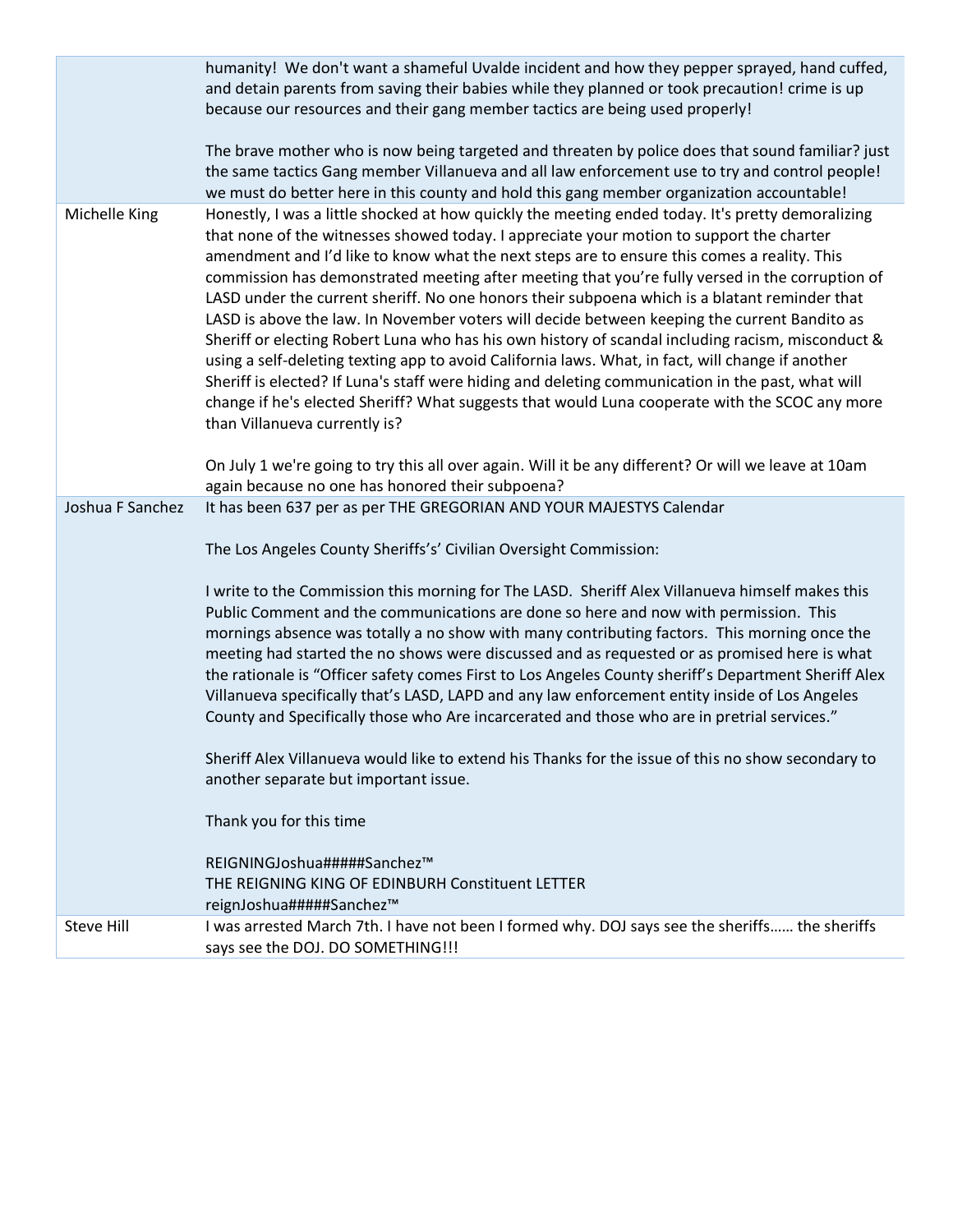| <b>Eric Strong</b>              | While at Internal Affairs in LASD I was lead investigator in a large case involving a deputy<br>gang (3000 boys). Many issues identified in this case were disregarded and swept away<br>by Paul Tanaka.                                                                                                                                                                                                                                                                                                                                                                                                                                                                                                                                                                                                                                                                                   |
|---------------------------------|--------------------------------------------------------------------------------------------------------------------------------------------------------------------------------------------------------------------------------------------------------------------------------------------------------------------------------------------------------------------------------------------------------------------------------------------------------------------------------------------------------------------------------------------------------------------------------------------------------------------------------------------------------------------------------------------------------------------------------------------------------------------------------------------------------------------------------------------------------------------------------------------|
| Tamara K                        | We need to implement charter amendment & hold sheriff department accountable for<br>the murders of numerous Black & Brown LA residents, eradicate sheriff gangs, Defund the<br>sheriff and fund Black & Brown communities with care, resources & services.& Abolish<br>the Sheriff.                                                                                                                                                                                                                                                                                                                                                                                                                                                                                                                                                                                                        |
| Randy<br>McMurray               | We have represented clients who have been subjected to racial profiling, wrongful<br>arrests, excessive force and murder by tattooed LA County Deputy Sheriffs. These gangs<br>have had the Chief's support for decades.                                                                                                                                                                                                                                                                                                                                                                                                                                                                                                                                                                                                                                                                   |
| Janet Campos                    | This issue is of great concern and I am glad to know the Commission is still looking into<br>this. The power held by the sheriffs should not go uncheck, especially considering they<br>walk around with guns, which is an extra layer of power in every community.<br>I've experience the loss of friend due sheriff's inability to utilize alternate methods to de-<br>escalate an unarmed person and its disgusting that sheriffs are taxpayer paid to go<br>through trainings that they don't implement & cause harm instead.                                                                                                                                                                                                                                                                                                                                                          |
| <b>Steve Hill</b>               | There are indeed gangs in the department. That would make Alex Villanueva one of the<br>biggest gang leaders in Southern California. The chair of the committee instructed<br>someone to get in contact with me after the LAST meeting on gangs. No one contacted<br>me. The sheriff had me arrested for retaliation.<br>My guns were confiscated. The DOJ instructs me to talk to the sheriff the sheriff tells me<br>to talk to the DOJ. Could someone PLEASE look in to this! This is typical GANG activity!<br>i can not find out why i was arrested and the oversight committee appear to be<br>Absolutely no assistance in finding outi want to talk to V. JESSIE. SMITH againthe<br>church pastor from the AV. THE COMMITTIE CHAIR INSTRUCTED SOMEONE TO CONTACT<br>ME AFTER THE LASTING MEETINGTO THIS DAY NO ONE HAS CONTACTED MEI CANT<br>BELIEVE I HAVE TO GO THROUGH THIS!!!!! |
| <b>GARONZICK</b><br><b>HALL</b> | The Pico Rivera Sheriff department used a mentally ill paid informant (felon) to blackmail<br>and extort me. The Sheriff falsely arrested me then fabricated audio and video evidence.<br>The 911 call was made months later after the fact inside Downey court and then<br>submitted as evidence. The Sheriff department recreated the arrest video after the fact in<br>an attempt to cover-up their mistakes.                                                                                                                                                                                                                                                                                                                                                                                                                                                                           |
| <b>Ernest Moore</b>             | Sheriff's deputy gangs are operating in the Los Angeles County Superior courts!<br>Specifically the Stanly Mosk Courthouse. I am a victim of their corruption. I have filed<br>complaints about these crimes to the Sheriff's department and to the LA County Inspector<br>general. They have not responded to my complaints yet. I have been demanding to make<br>citizen's arrest of some of the litigants, lawyers, and judges in my probate case but<br>Sheriff's deputies refuse any actions. Stating we have no jurisdiction!                                                                                                                                                                                                                                                                                                                                                        |
| SOLEDAD<br>RAMIREZ              | It is unacceptable that there are existing gangs within the sheriff's department since they<br>are supposed to be a deterrent for gang violence. Any officer proven to be part of a gang<br>should be fired and never allowed to continue in any capacity with law enforcement. It is<br>disgraceful and unnerving to have to even consider that officers who are supposed to                                                                                                                                                                                                                                                                                                                                                                                                                                                                                                              |